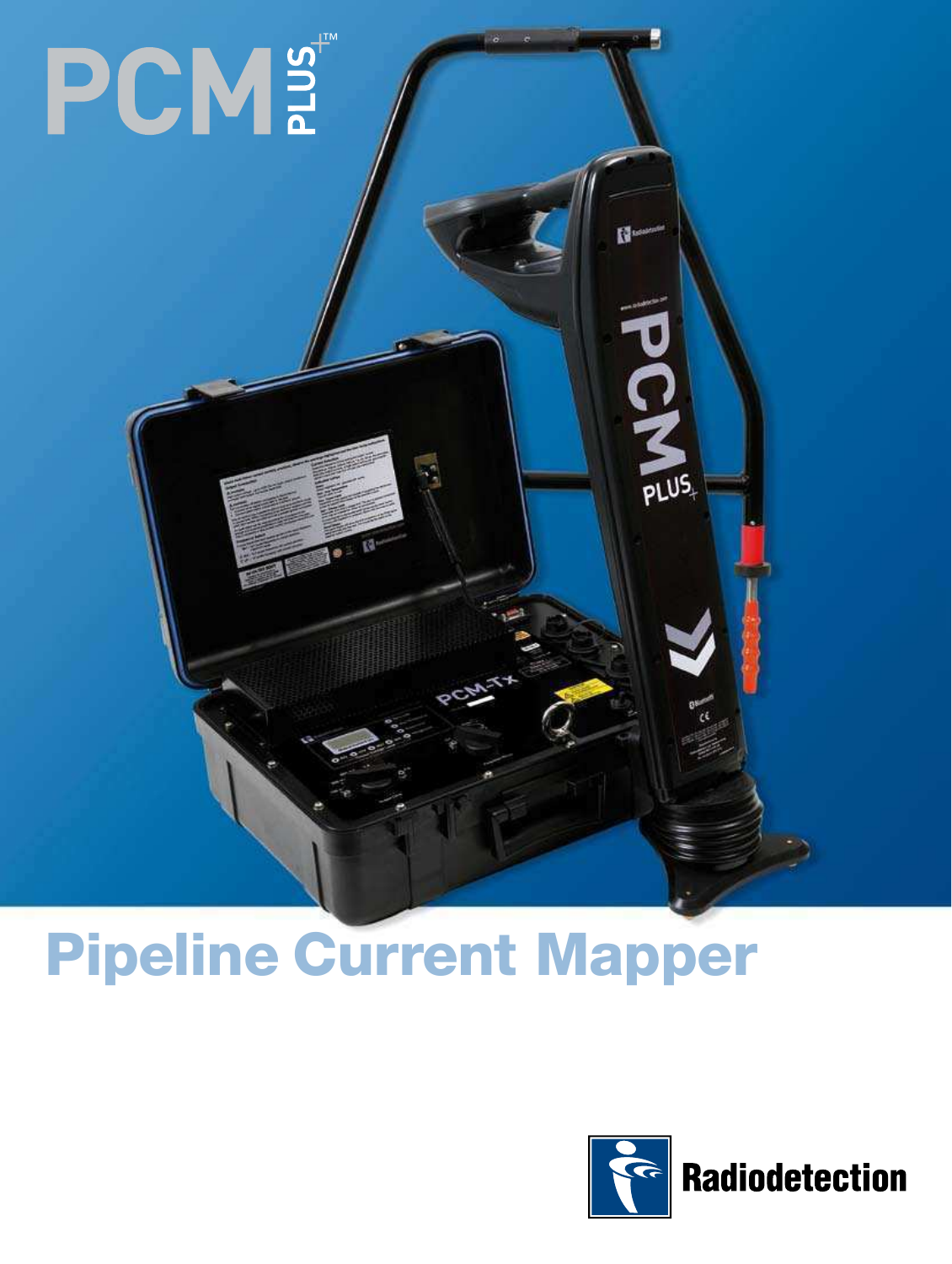# Locate

Accurately find buried pipes, establish centerline depth, then troubleshoot coating defects

# **Record**

Stores up to 1000 measured PCM and location data in memory within the receiver

# Upload

Saved receiver data is uploaded in realtime to a PDA or PC via Bluetooth® for GPS synchronization

# Review

All uploaded data displayed in graphical format for immediate or post survey analysis

# Fast **locate** and **effective** measurement of pipeline coating **faults**

The location and measurement of pipeline corrosion using electromagnetic detection devices (Locators) are increasingly being linked with GIS systems and GPS information, to provide an accurate record of the condition of pipes and the position and time co-ordinates for post mapping analysis – this requirement is the basis of the PCM+.

As part of Radiodetection's commitment to protecting the environment the PCM<sup>+</sup> enables the pipeline technician to carry out preventative maintenance on pipelines giving them a longer life and identifying corrosion at an earlier stage.

The PCM+ System consists of a portable transmitter and a hand held receiver. The transmitter connected at the CPS station, applies a special signal to the pipeline. The receiver locates this unique signal at distances up to 30km (19 miles) identifying the position and depth of the pipe.

Once the pipe has been located the technician can map the leakage currents along the pipe and in magnitude and direction allowing coating defects to be quickly identified.

Once the segment of pipeline where the fault lies has been identified, by using an A-frame, the fault position and depth can be further pinpointed to within 1 meter (3 feet).

The PCM+ using its powerful feature set of Automatic Signal Attenuation (ASA), Advanced Current Direction (ACD) and Adaptive Ground Compensation (AGC), accurately and easily locates and maps the pipeline even in areas where there is contact with other metallic structures, electrical interference, or congestion, providing simultaneous measurement of PCM current (ACCA) and Voltage Gradient (ACVG).

This eliminates the need for the operator to perform 'current spans' and manual calculations to determine CP currents along a pipeline that would usually require a direct connection.

Each time the  $PCM<sup>+</sup>$  maps in any of the modes, as well as storing and displaying the information on the receiver, all the data gathered can be sent via Bluetooth<sup>®</sup> to either a PC or an optional PDA (with GPS), and displayed in a number of graphical formats for fast analysis.

The PCM<sup>+</sup> and its accessory equipment provide any pipeline technician with the latest in accurate, fast and reliable pipeline current mapping tools.

# **PCM+ Receiver features**

- **n** Precision locator and PCM in one unit
- **n** Unique features to improve data integrity
	- □ ASA
	- □ ACD
	- $\Box$  AGC
	- $\Box$  Depth on power
- $\blacksquare$  Current mapping
	- □ Quicker 3 second ACCA mapping
	- $\Box$  Up to 1000 data records
- Real time upload of mapped data via Bluetooth<sup>®</sup> to PDA or PC
	- $\Box$  Integrates GPS data
- Downloadable analysis software for PDA and PC
	- $\Box$  Integrates with standard GIS software
	- $\Box$  5 key graph mapping modes including locate depth, current and phase
- **n** Low power for full day survey
- Backlight / Real sound

## **PCM-Tx Transmitter features**

- High power 150 Watt
- 30km (19 miles) range @ 4Hz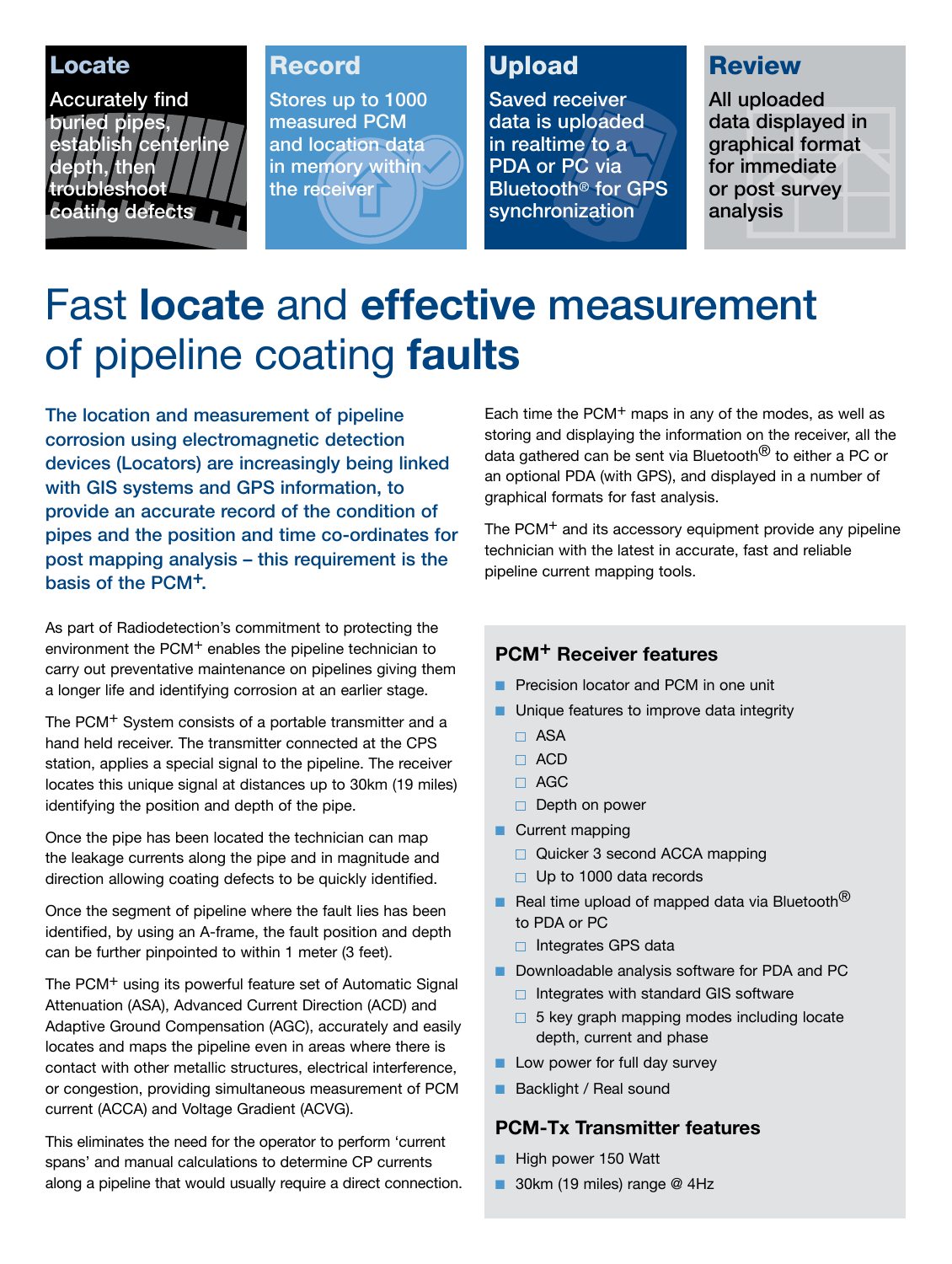### **PCM+ Receiver**

The hand held receiver unit is used to locate the pipeline, even in heavily congested areas such as conduits, and then provides the operator with a measurement of depth current strength and signal direction applied by the transmitter to quickly pinpoint corrosion related problems.

The receiver makes the required calculations and instantaneously displays the results. This provides the operator with an improved method that accurately troubleshoots the CP system by pinpointing metallic contacts and locating areas of coating defects.

MULTI-FUNCTION TACTILE KEYPAD

HIGH CONTRAST DISPLAY

CHOICE OF BATTERIES Dry cells or rechargeable options

WEATHER SEALED Earphone and accessory ports

**& Bluetooth**®

# **Real time mapping analysis (PDA or PC) using Radiodetection GML Survey software**

To provide faster analysis of mapped information, the PCM+ connects wirelessly with a PDA or PC, uploading all the

information immediately and linking it with GPS into a database using the Radiodetection GML Survey software. The database is updated after each mapping and can be seen immediately on the PC or PDA in either a database or a choice of graphical formats. The information can then be imported into most of the standard post processing software programs available.



The GML software incorporates GPS information and shows the mapped data in a variety of formats as well as allowing comparisons between new and old mapping surveys.

For more details go to www.radiodetection.com

ENGINEERED PLASTICS Ergonomic, robust and all weather housing

SELF ORIENTING FOOT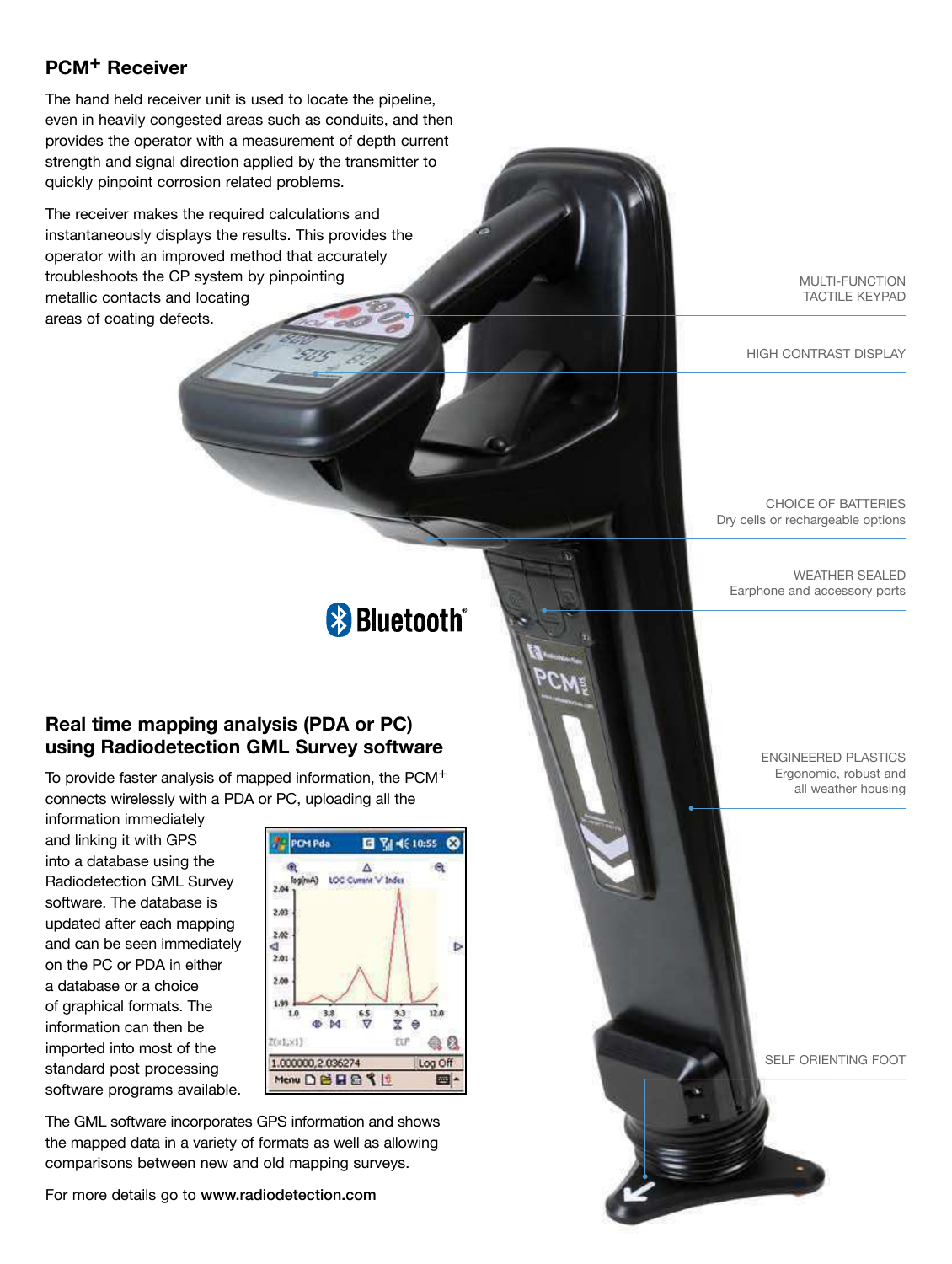# **PCM-Tx Transmitter**

The PCM+ system's specialized constant current high-power transmitter allows for long range signal detection of up to 30km (19 miles). Significantly fewer pipeline connection points are needed thereby reducing the time required to evaluate a section of pipeline.

The transmitter has three operating modes that enable both distribution and transmission pipeline systems to be effectively mapped.

Connecting the PCM+ is straightforward, and the transmitter's current reading DISPLAY and power indicating LED's help the operator to choose the best settings for the specific pipeline application.

# **A-frame**

The accessory A-Frame is used with the PCM<sup>+</sup> receiver to precisely pinpoint coating defects and isolation faults. The PCM<sup>+</sup> receiver display indicates direction to the fault, using the CD arrows, and this makes fault position easy to locate. The PCM+ also displays the dB microvolts reading across the A-Frame spikes, and this allows a comparison to be made between different faults to determine the most severe. This numeric value is stored in the PCM's datalogging facility, and uploaded via Bluetooth<sup>®</sup> to a PDA or PC.

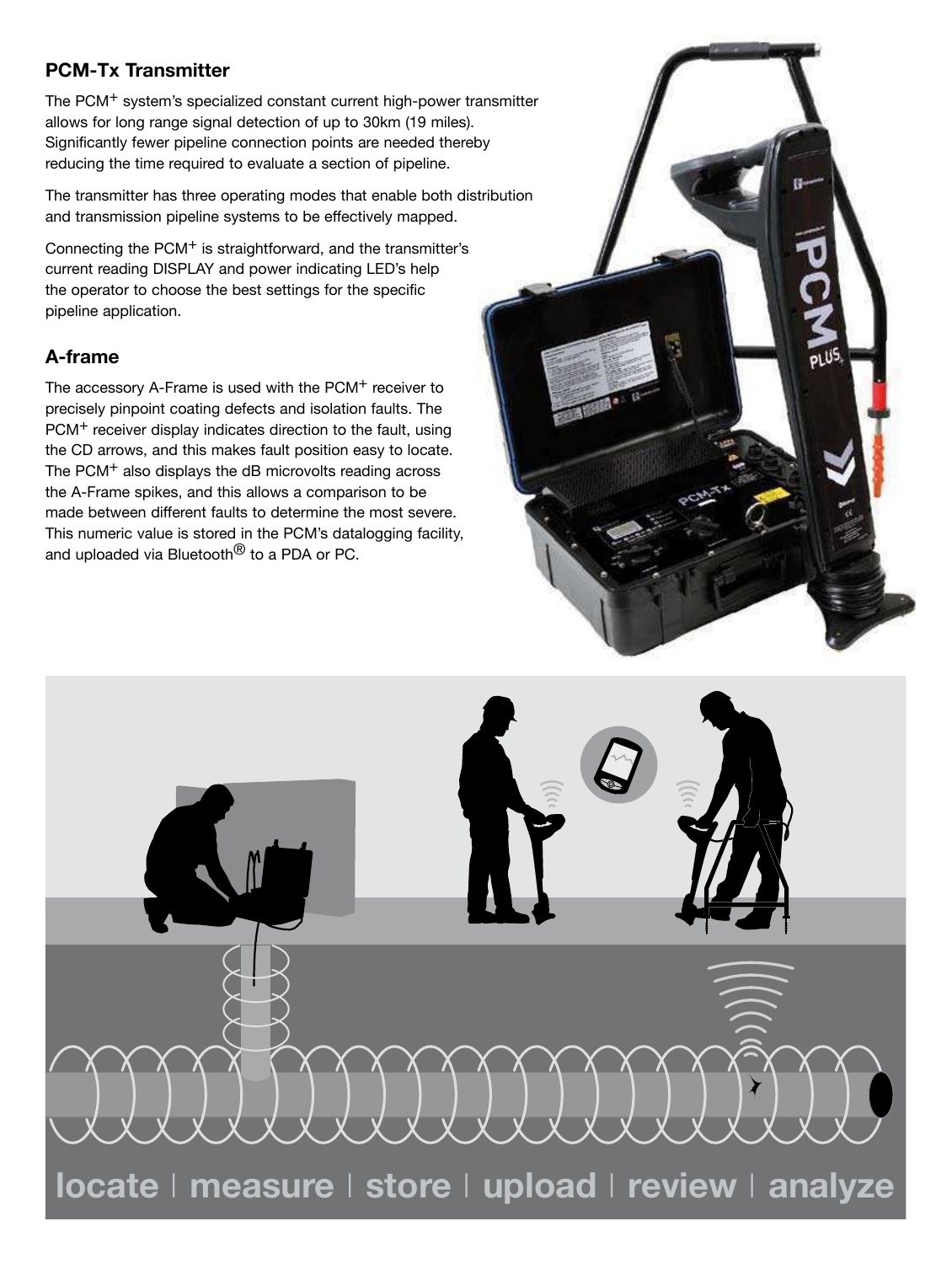# Pipeline Current Mapper

Fast location with accurate mapping, minimizes unnecessary excavations

# Data upload

Bluetooth® link to PDA/PC for real time logging with GPS into Radiodetection GML Application

# **Interference** rejection

DSP based algorithms enable filtering of false signals even in areas where there is contact with other metallic structures **b** 

# High power Tx 30 km (19 miles)

Fewer connection points speeds up survey time over long distances

# PCM+ Receiver Technical Specifications

### MAPPING MODES

| <b>ELF</b> | Extra Low Frequency                                                           | 4Hz+128Hz/98Hz |
|------------|-------------------------------------------------------------------------------|----------------|
| LF.        | Low Frequency                                                                 | 640Hz/512Hz    |
| 8kHz       | Standard locate frequency from battery powered<br>Radiodetection transmitters |                |

NB: Current Direction (FF) arrows are displayed only with the PCM measurement, and not in locate modes, unless the PCM is supplied with CD frequency.

### LOCATE MODES

| $\frac{1}{2}$ | Detects 50Hz/60Hz from power cables                                           |
|---------------|-------------------------------------------------------------------------------|
| <b>CPS</b>    | Detects 100Hz/120Hz ripple from CP transformer rectifier                      |
| 8kHz          | Standard locate frequency from battery powered<br>Radiodetection transmitters |

### Dynamic Range: 140dB

- Selectivity: 120dB/Hz
- Range from Tx: 30km (19 miles)
- **Depth accuracy:**  $2.5\%$  to 3 meters (10ft);
	- $± 5%$  to 10 meters (33ft) in good conditions
- Current accuracy:  $± 2.5%$
- Locate accuracy:  $± 2.5%$  of depth
- **Neight:** 3.3Kg (7.2lb)
- Batteries: 2 D cells (Alkaline or NiMH)
- **Environmental:** IP54
- **Approvals:** CE, Bluetooth<sup>®</sup> compliant

### **Peak/Null**

- $\blacksquare$  Used to pinpoint target line
- Simultaneous peak & null response
- Gain control: Via keypad auto & manual

# PCM-Tx Transmitter

### **Frequency Select**

Current Direction (CD) provides a positive identification of the 'out-going' current and provides a method of locating pipe faults using the A-Frame. The three position switch selects the following mapping frequencies:

| <b>ELF</b>  | Maximum range for Current Logging $4Hz + 98Hz/128Hz$                                                                             |
|-------------|----------------------------------------------------------------------------------------------------------------------------------|
| <b>ELCD</b> | Standard Current Logging with CD $(4Hz + 8Hz)$ CD + 98/128Hz                                                                     |
| <b>LFCD</b> | Improved depth, position and current logging accuracy with respect to ELCD. Shorter range operation (4Hz + 8Hz) CD + 512Hz/640Hz |
|             |                                                                                                                                  |

\*The 4Hz mapping frequency is always present and the current is shown on the LCD. The operator has a choice of selecting the locate frequency and current direction indication if required for identification in congested areas or for fault finding.

- Case construction: High impact engineered plastics
- **Neight:** 15.2kg (34lb)
- Size: 47 x 37 x 19cm (18.5 x 14.5 x 7.5 inch)
- Environmental: NEMA 3R and IP55 lid open;
- - NEMA 6 and IP67 lid closed
- **n** Approvals: CE

**Current Select**

The six position (current select) rotary switch selects the following 4Hz current settings:

100mA, 300mA, 600mA, 1A, 2A, 3A. When the PCM Transmitter is in operation, the selected current will remain at a constant level, unless the input power supply limit is reached.

### **PCM Attachment (A-frame)**

A-frame for detection of sheath faults on buried pipes and cables (includes PCM+ connection cable).

**Neight:** 1.55kg (3.4lb)

**Size:** 8.5 x 59 x 4.5cm (33 x 39.3 x 1.7 inch)